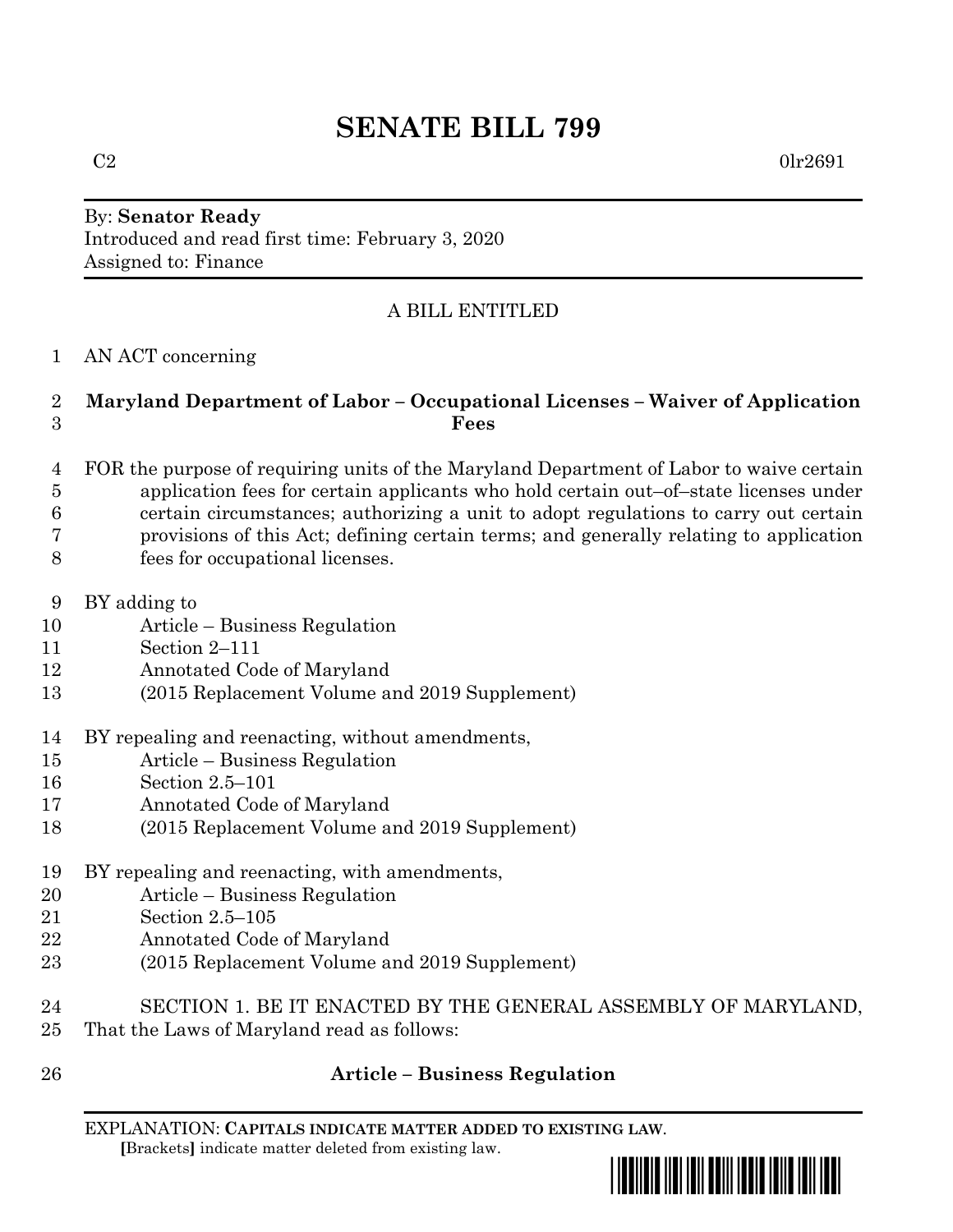**2–111.**

 **(A) (1) IN THIS SECTION THE FOLLOWING WORDS HAVE THE MEANINGS INDICATED.**

 **(2) (I) "LICENSE" MEANS ANY GRANT OF AUTHORITY TO AN INDIVIDUAL TO PRACTICE AN OCCUPATION OR A PROFESSION.**

 **(II) "LICENSE" INCLUDES A CERTIFICATE, PERMIT, OR REGISTRATION.**

 **(3) "UNIT" MEANS A UNIT IN THE DEPARTMENT THAT IS AUTHORIZED TO ISSUE A LICENSE.**

 **(B) A UNIT SHALL WAIVE THE APPLICATION FEE FOR AN APPLICANT WHO THE UNIT DETERMINES HOLDS A VALID LICENSE IN GOOD STANDING FROM A STATE WHOSE REQUIREMENTS FOR LICENSURE EXCEED OR ARE SUBSTANTIALLY EQUIVALENT TO THE REQUIREMENTS FOR LICENSURE IN THIS STATE IF THE APPLICANT IS:**

- **(1) A SERVICE MEMBER, AS DEFINED IN § 2.5–101 OF THIS ARTICLE;**
- **(2) A MILITARY SPOUSE, AS DEFINED IN § 2.5–101 OF THIS ARTICLE;**
- **(3) ELIGIBLE FOR MEDICAID; OR**
- **(4) UNDER THE AGE OF 30 YEARS.**
- **(C) A UNIT MAY ADOPT REGULATIONS TO CARRY OUT THIS SECTION.**
- 2.5–101.

(a) In this title the following words have the meanings indicated.

 (b) (1) "License" means any grant of authority to an individual to practice an occupation or profession.

- (2) "License" includes a certificate, permit, or registration.
- (c) (1) "Military spouse" means the spouse of a service member or veteran.
- (2) "Military spouse" includes a surviving spouse of: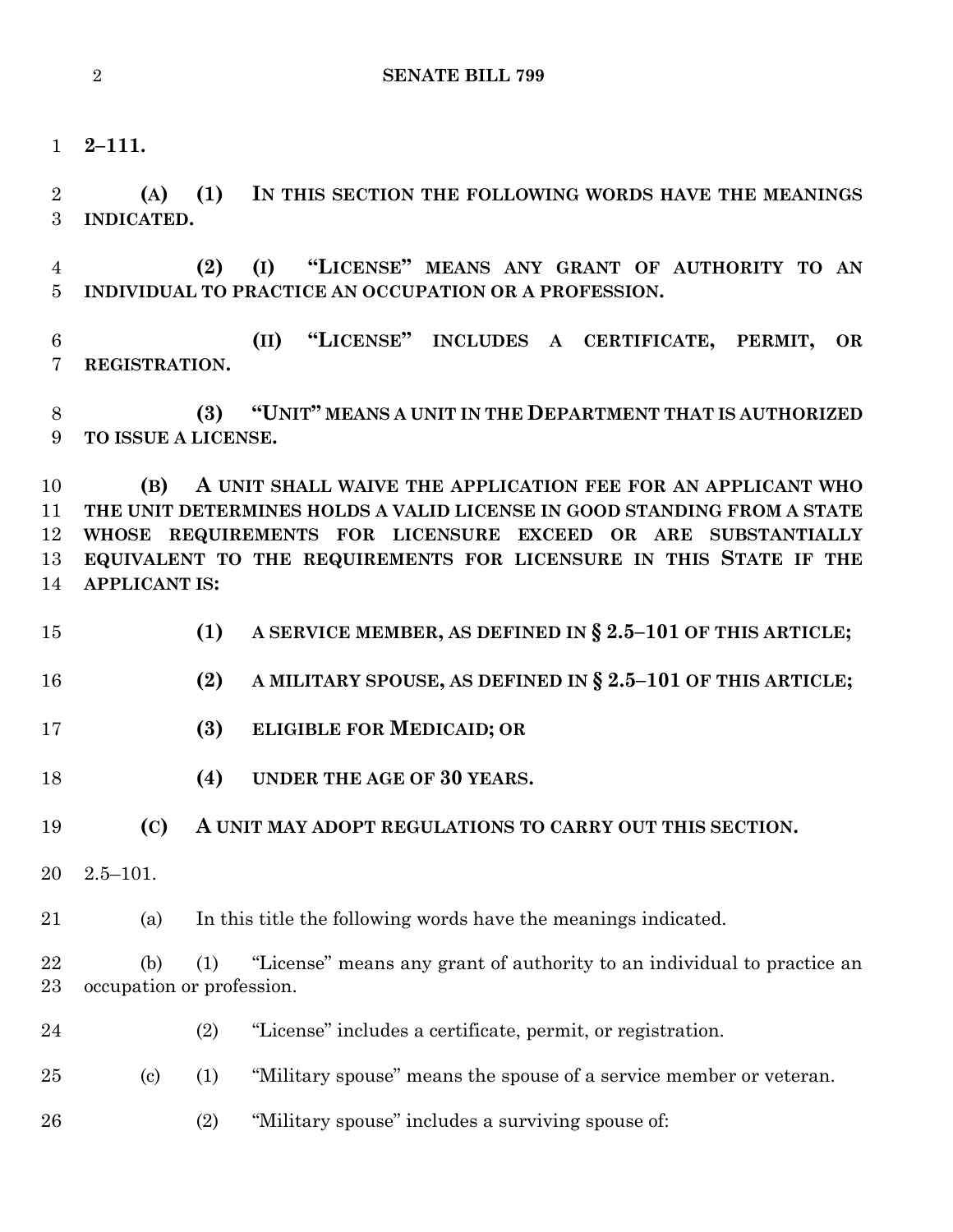#### **SENATE BILL 799** 3

 (i) a veteran; or (ii) a service member who died before the date on which the application for a license is submitted. (d) "Service member" means an individual who is an active duty member of: (1) the armed forces of the United States; (2) a reserve component of the armed forces of the United States; or (3) the National Guard of any state. (e) "Unit" means a unit in the Department that is authorized to issue a license. (f) "Veteran" means a former service member who was discharged from active duty under circumstances other than dishonorable before the date on which the application for a license is submitted. 2.5–105. (a) (1) Each unit shall issue an expedited license to a service member, veteran, or military spouse who meets the requirements of this section. (2) If a service member, veteran, or military spouse meets the requirements for licensure, a unit shall issue the license within 60 days after receiving a completed application. (b) An application for a license shall include the following, in the form and manner required by the unit: (1) proof that the applicant is a service member, veteran, or military spouse; (2) proof that the applicant holds a valid license in good standing issued in another state; (3) if the applicant is a service member or veteran, proof that the applicant is assigned to a duty station in the State or has established legal residence in the State; (4) if the applicant is a military spouse, proof that the applicant's spouse is assigned to a duty station in the State or has established legal residence in the State; (5) if a criminal background check is required by the unit for licensure, proof of application for a criminal background check; (6) proof that the applicant has submitted the full application for licensure;